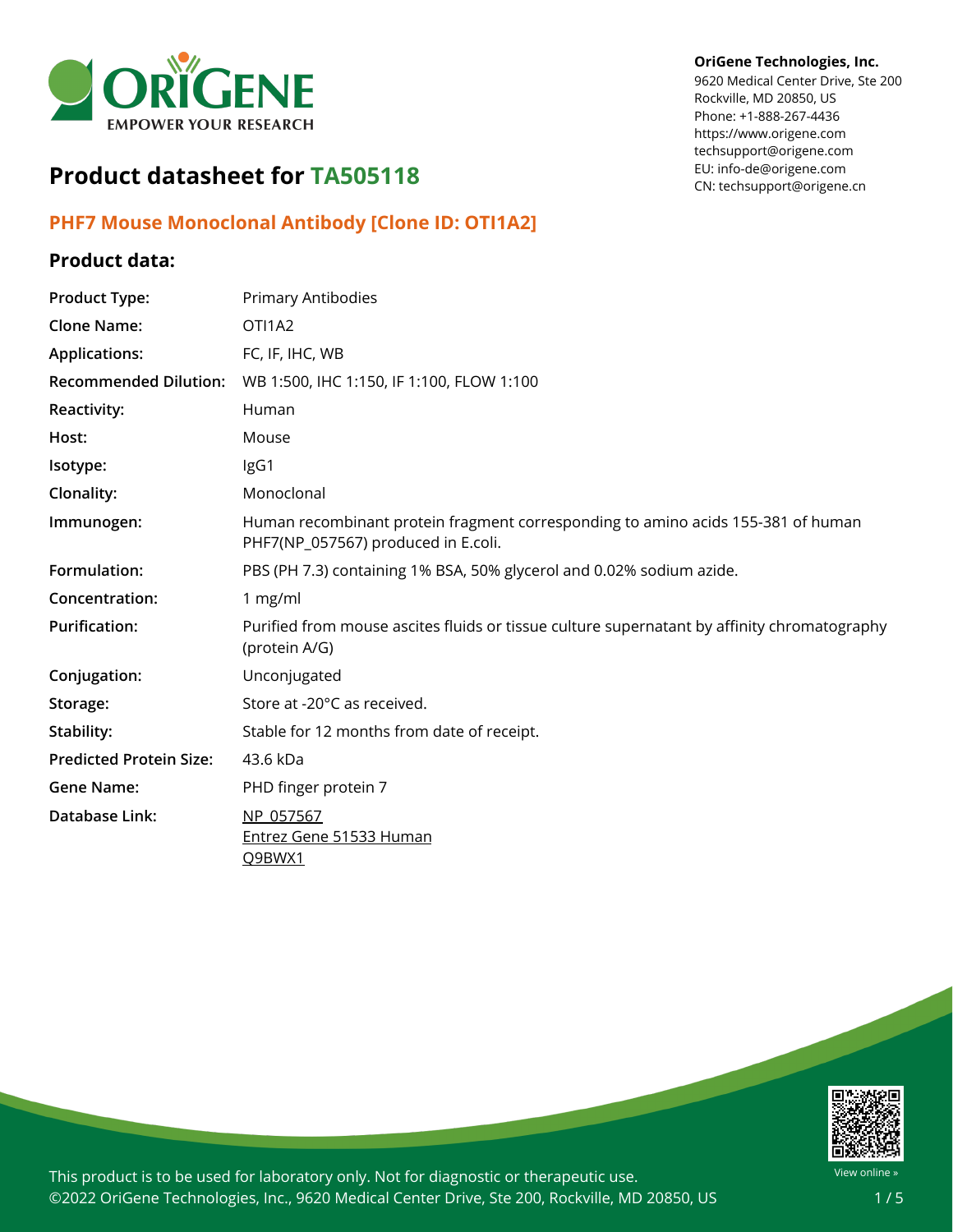#### ORIGENE **PHF7 Mouse Monoclonal Antibody [Clone ID: OTI1A2] – TA505118**

**Background:** Spermatogenesis is a complex process regulated by extracellular and intracellular factors as well as cellular interactions among interstitial cells of the testis, Sertoli cells, and germ cells. In the testis, this gene is expressed in Sertoli cells but not germ cells. However, this gene is not expressed in a patient who exhibited spermatogenic arrest at the spermatocyte stage. Spermatogenic arrest is an interruption of germ cell differentiation that may result in oligospermia or azoospermia. The proteins encoded by this gene contain plant homeodomain (PHD) finger domains, also known as leukemia associated protein (LAP) domains, believed to be involved in transcriptional regulation. Thus this protein, which localizes to the nucleus of transfected cells, has been implicated in the transcriptional regulation of spermatogenesis. Two protein isoforms are encoded by transcript variants of this gene. [provided by RefSeq, Jul 2008]

**Synonyms:** HSPC045; HSPC226; NYD-SP6

**Protein Families:** Druggable Genome, Transcription Factors

### **Product images:**



HEK293T cells were transfected with the pCMV6- ENTRY control (Left lane) or pCMV6-ENTRY PHF7 ([RC205192], Right lane) cDNA for 48 hrs and lysed. Equivalent amounts of cell lysates (5 ug per lane) were separated by SDS-PAGE and immunoblotted with anti-PHF7. Positive lysates [LY402558] (100ug) and [LC402558] (20ug) can be purchased separately from OriGene.



Immunohistochemical staining of paraffinembedded Human breast tissue within the normal limits using anti-PHF7 mouse monoclonal antibody. (Heat-induced epitope retrieval by 10mM citric buffer, pH6.0, 120°C for 3min, TA505118)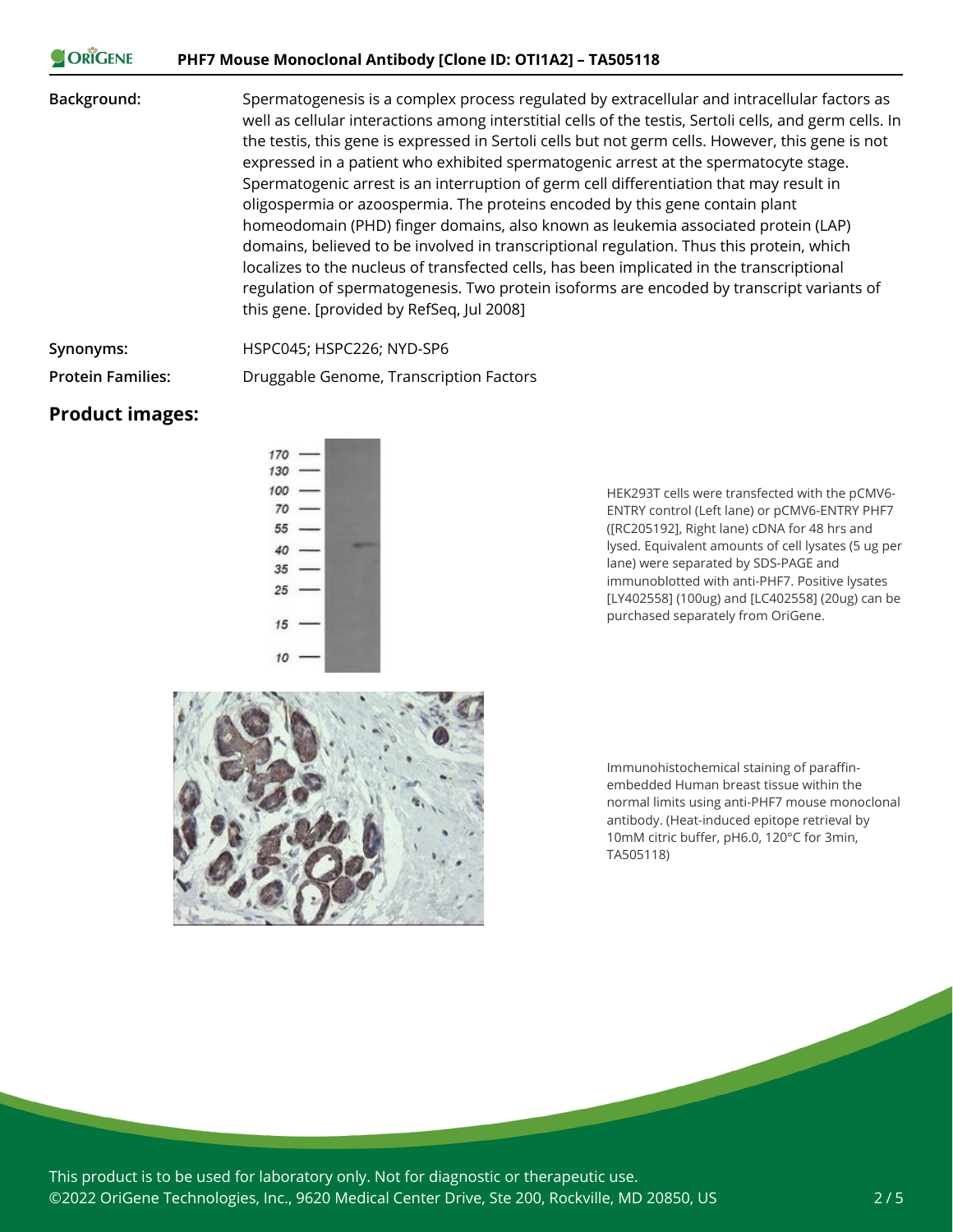ORIGENE



Immunohistochemical staining of paraffinembedded Human Kidney tissue within the normal limits using anti-PHF7 mouse monoclonal antibody. (Heat-induced epitope retrieval by 10mM citric buffer, pH6.0, 120°C for 3min, TA505118)

Immunohistochemical staining of paraffinembedded Adenocarcinoma of Human ovary tissue using anti-PHF7 mouse monoclonal antibody. (Heat-induced epitope retrieval by 10mM citric buffer, pH6.0, 120°C for 3min, TA505118)

Immunohistochemical staining of paraffinembedded Human pancreas tissue within the normal limits using anti-PHF7 mouse monoclonal antibody. (Heat-induced epitope retrieval by 10mM citric buffer, pH6.0, 120°C for 3min, TA505118)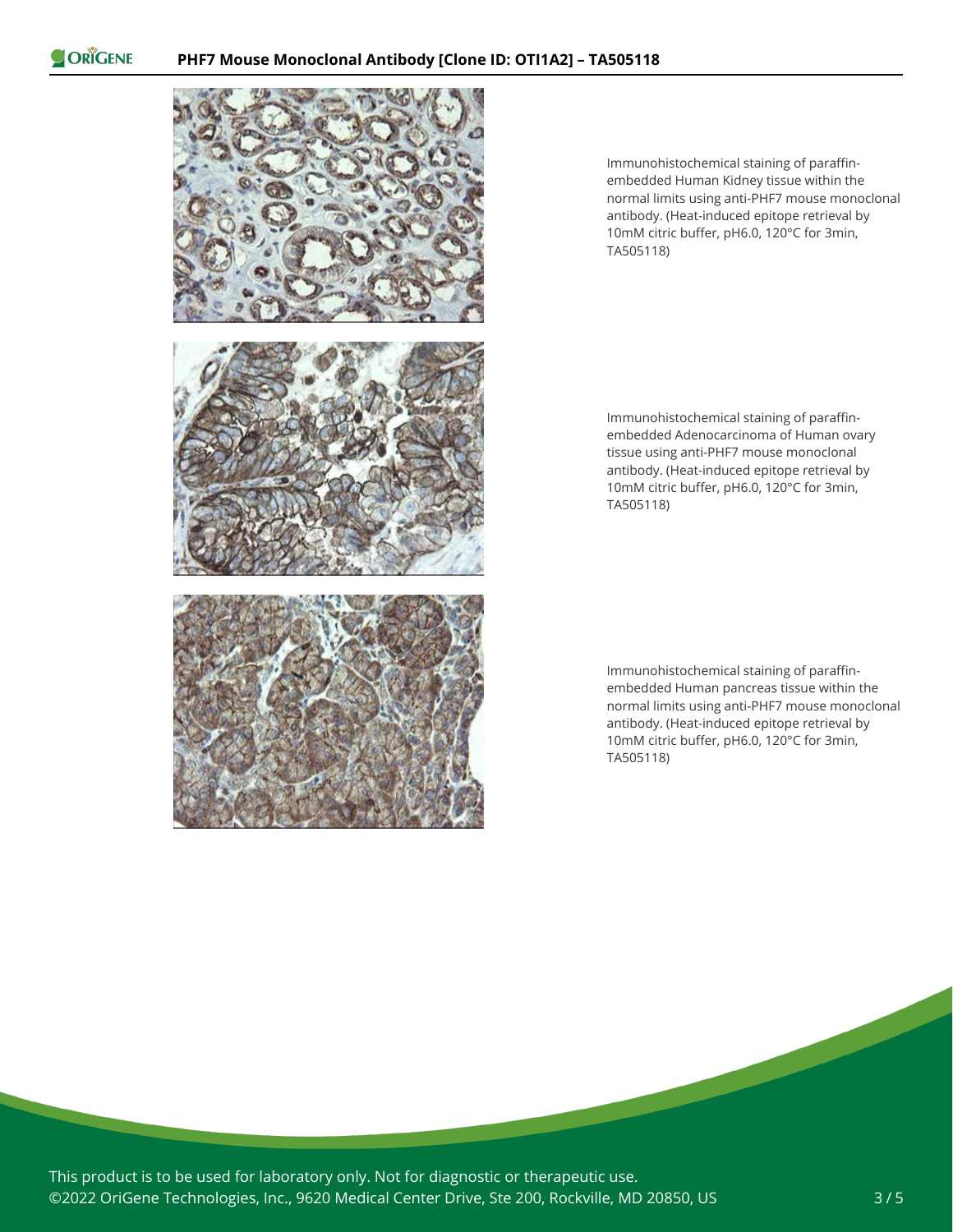ORIGENE



Immunohistochemical staining of paraffinembedded Carcinoma of Human thyroid tissue using anti-PHF7 mouse monoclonal antibody. (Heat-induced epitope retrieval by 10mM citric buffer, pH6.0, 120°C for 3min, TA505118)

Immunohistochemical staining of paraffinembedded Adenocarcinoma of Human endometrium tissue using anti-PHF7 mouse monoclonal antibody. (Heat-induced epitope retrieval by 10mM citric buffer, pH6.0, 120°C for 3min, TA505118)

Immunohistochemical staining of paraffinembedded Human lymphoma tissue using anti-PHF7 mouse monoclonal antibody. (Heat-induced epitope retrieval by 10mM citric buffer, pH6.0, 120°C for 3min, TA505118)